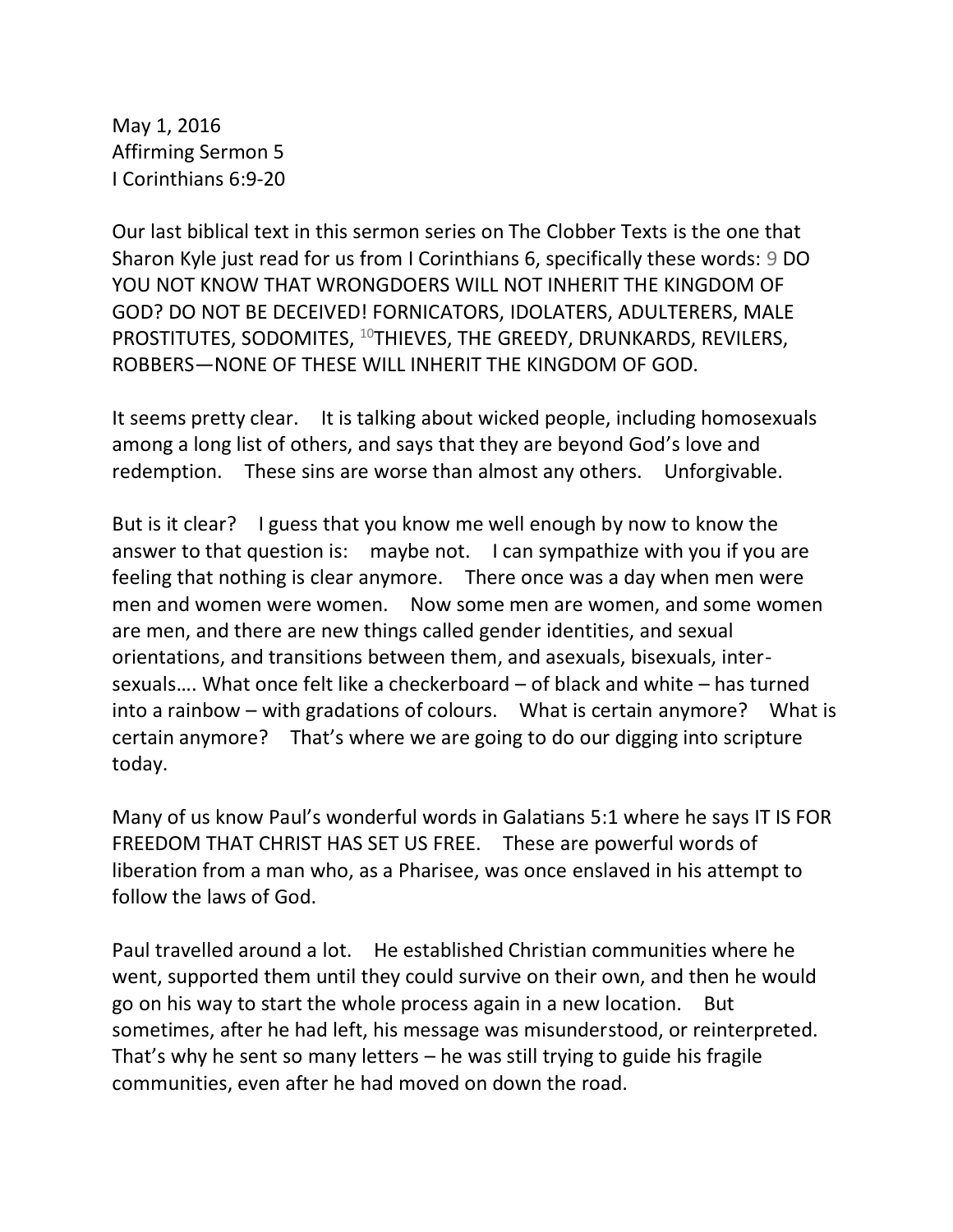If you take a quick gander through this first letter to the Corinthians when you get home later today, you'll be amazed by the amount of bickering and arguing and fighting and debauchery and immorality that seems to have been going on in that tiny community of brand-new Christians. Right in chapter 1 Paul writes: SOME FROM CHLOE'S HOUSEHOLD HAVE INFORMED ME THAT THERE ARE QUARRELS AMONG YOU. WHAT I MEAN IS THIS: ONE OF YOU SAYS, "I FOLLOW PAUL": ANOTHER, "I FOLLOW APOLLOS", AND ANOTHER "I FOLLOW CEPHAS." They're going at it hammer and tongs, arguing over who is the boss!

And in chapter 3 he talks about JEALOUSY AND QUARRELING, in chapter 4 ARROGANCE, and in chapter 5, just before our reading, he addresses incest: A MAN HAS HAD HIS FATHER'S WIFE. AND YOU ARE PROUD!

They sound like a pretty cantankerous bunch! What seems to have happened is that some people took Paul's idea of FREEDOM a little too far. They have decided that if IT IS FOR FREEDOM THAT CHRIST HAS SET US FREE then freedom is what they're going to have - and lots of it. What does it matter what you get up to, since Jesus died to save us, since we are justified by faith not works, since we are already adopted as sons and daughters of God through Christ - then what does it matter what we get up to in this life? Whoopee! Let the good times roll! A bit like Grand Bend on a long weekend!

The letters show that Paul is just as horrified by this as we are - and most of this letter we are reading from today is his parental lecture back to his fledgling church as he tries to rein them in and get them back on the right track again. Think of Paul as a parent, writing to his son or daughter who have spent the first year at university living the wild life.

The first part of Chapter 6 concerns lawsuits between believers. They are fighting so much with each other that they are suing each other in the public courts - it makes me think of family in-fighting – and making the Christian community a laughingstock. So, he charges them to stop airing their dirty laundry in public.

While writing to them about that, he gets all tangled up in the idea of WRONGDOING in general, and this causes him to start a little lecture on that: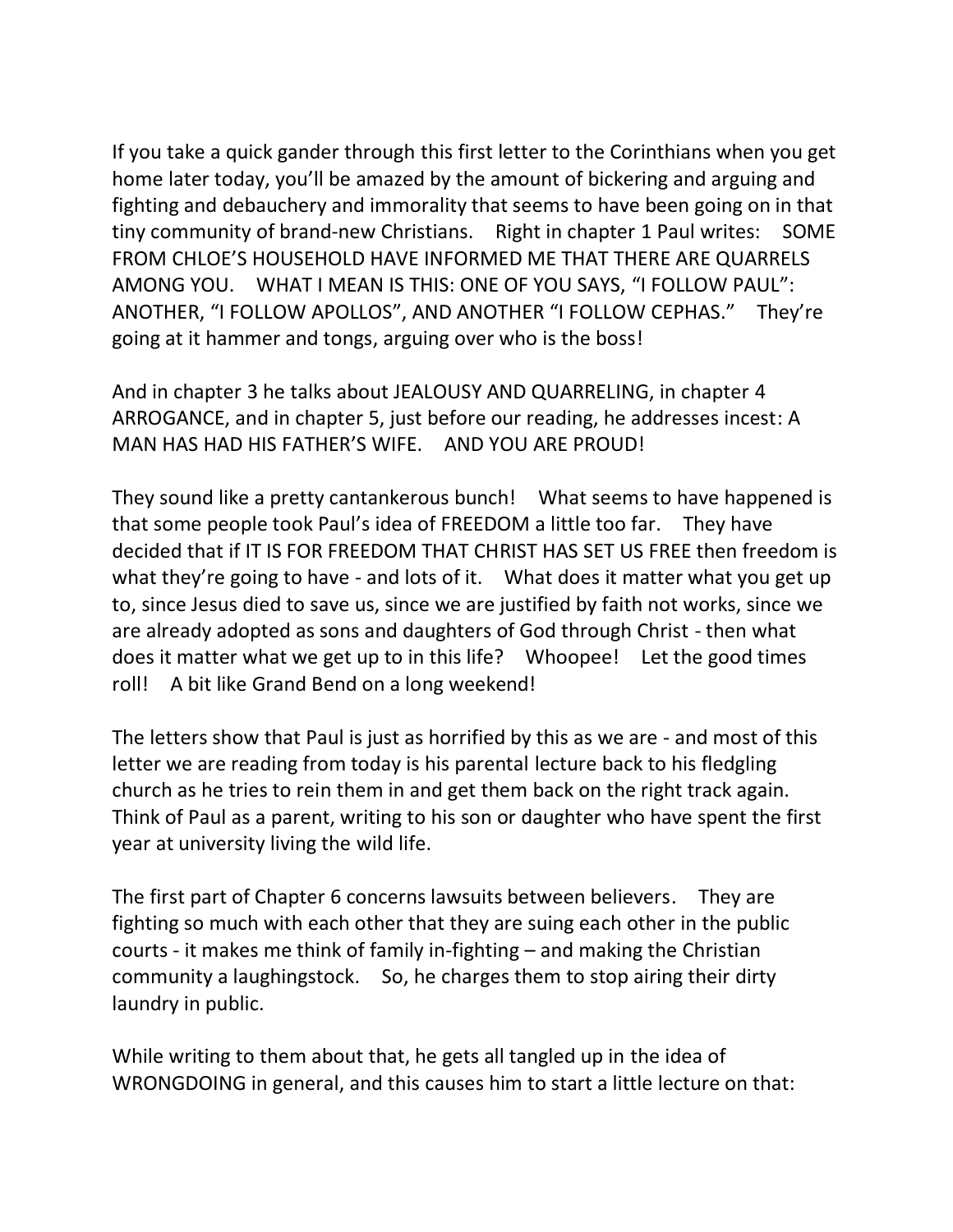9 DO YOU NOT KNOW THAT WRONGDOERS WILL NOT INHERIT THE KINGDOM OF GOD? No soup for you! If you act immorally, then you will not be saved. Clearly, he is linking ethics – our behavior – and faith – our beliefs. So far, are we with him? Yes.

But then he goes on to a list of immoral behaviours – examples of what he means – and says, NONE OF THESE WILL INHERIT THE KINGDOM OF GOD. Big stuff here. No soup for them.

And who does he leave outside of heaven's gate, knocking on the door, begging to get in? Listen: FORNICATORS, (that is sex outside of marriage) IDOLATERS (that is putting someone or something ahead of God), ADULTERERS (back to sex outside of marriage again), *malakoi*, and *aresenokoitai*, (yes, for now I am leaving those words in Greek. We'll come back to them in a moment),  $10$ THIEVES, THE GREEDY, DRUNKARDS, REVILERS, and ROBBERS.

Stop for a moment and think about that list. Do any of our children or grandchildren live with someone without being married? No soup for them. Have any of our family members left the church, left faith and belief behind? No soup for them. Have any of us had an affair? No soup for us. Have any of us "borrowed" supplies from work, or wanted something that our neighbours have, or gotten good and drunk at a party….? No soup.

Paul is coming down pretty hard on the folks in Corinth. Harder than we would, I think. Harder than I would, to be sure. Morality has changed, hasn't it? Morality. Is. Contextual. Who we sleep with seems less important these days and maybe not so easily equated with Right Behaviour.

Right Behaviour means not hurting someone else with our actions. It means not lying to our beloved. It means not violating boundaries. It means respecting others. That is where we agree with Paul about morality - maybe not so much in his examples.

That is important. But there is more. Just about here some folks will be thinking "What about verse 9 where Paul talks about MALE PROSTITUTES and HOMOSEXUAL OFFENDERS? You've conveniently left it out!"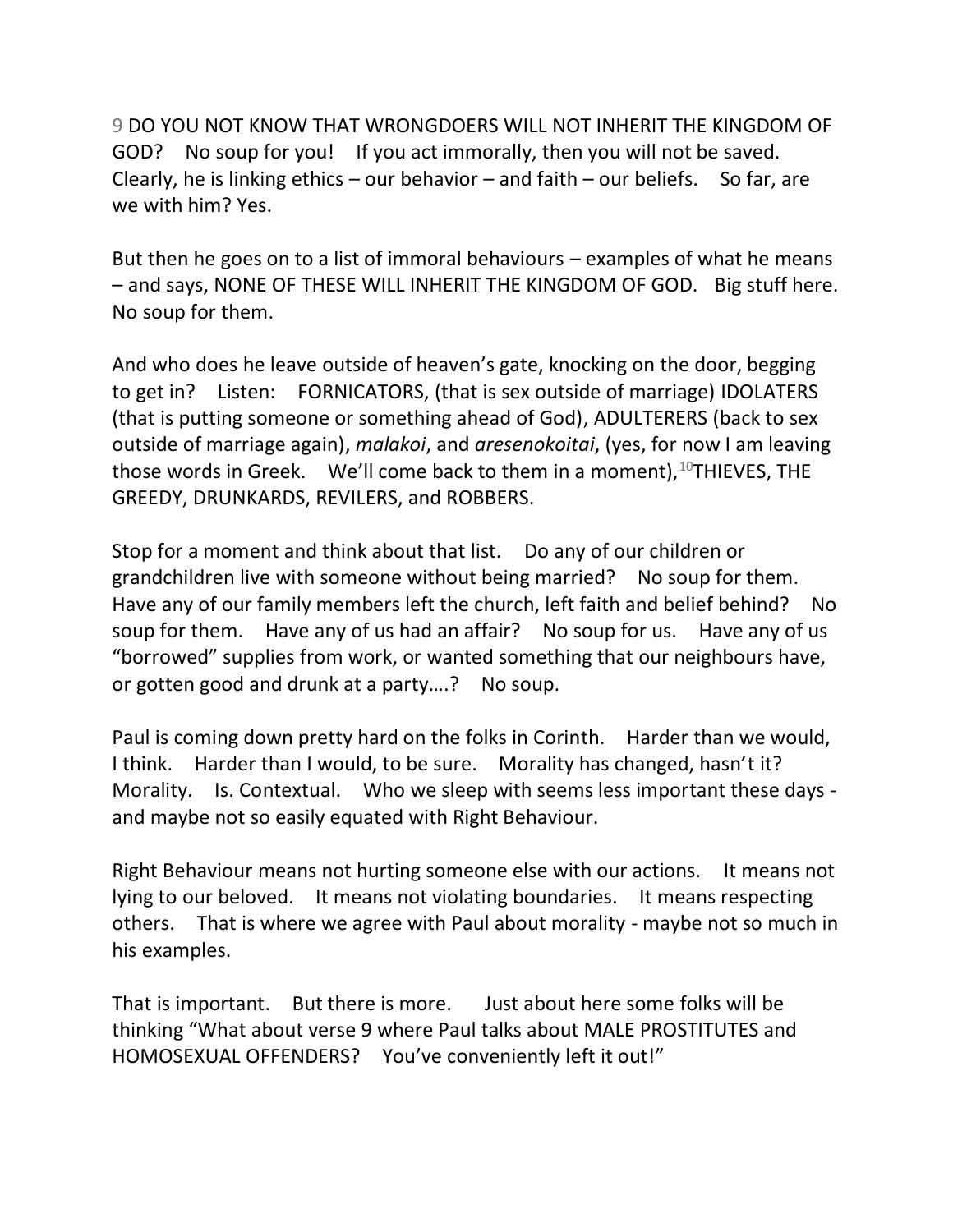Let's not leave it out - let's draw it out now. We're down to two words now four in English, but two in Greek: *malakoi*, which in my bible has been translated MALE PROSTITUTES and *aresenokoitai*, which in this translation is HOMOSEXUAL OFFENDERS. What do we know about those words?1

You will not likely be surprised to find out that it is not entirely clear what those words mean, and scholars are uncertain - although they do know it probably has to do with male/male sexual encounters. *Malakoi* literally means 'soft ones' and *aresenokoitai* is a word Paul himself probably made up to translate a Hebrew word meaning 'one who lies with a man as with a woman.'

In neither case does it mean what we assume our English word 'homosexual' to mean, namely, a naturally occurring variant of human sexuality, a sexual orientation. For Paul it referred to a kind of sexual self-indulgence well known in Greek society in which it was common for straight men to have sex with other men and even boys to spice things up. We're back to that whole idea of freedom again - some members of the Corinthian community were abusing their Christian freedom by sleeping around: with men, with women, with children, who cares? Because of their so-called new FREEDOM.

Paul is saying: No! No to sleeping around. No to adultery - cheating on your spouse. No to idolatry - cheating on God. No to thieves, to greed, to drunkenness, slander, swindling - No. You are better than that now. In his words: v. 11 YOU WERE WASHED. YOU WERE SANCTIFIED. YOU WERE JUSTIFIED IN THE NAME OF THE LORD JESUS CHRIST. Start acting like it.

He continues: DO YOU NOT KNOW THAT YOUR BODIES ARE MEMBERS OF CHRIST? … YOUR BODY IS A TEMPLE OF THE HOLY SPIRIT WITHIN YOU, WHICH YOU HAVE FROM GOD, AND THAT YOU ARE NOT YOUR OWN?<sup>20</sup>FOR YOU WERE BOUGHT WITH A PRICE; THEREFORE, GLORIFY GOD IN YOUR BODY. He is reminding this hard-drinking, hard-partying group of brand-new Christians that they should be practicing Right Behaviour, ethical living, moral rectitude. It's not really *who* you sleep with, so much as *how* you sleep with them. And we are all called to the same morality by virtue of our baptism. Behaviour *is* linked to belief. Ethics *is* linked to faith. But sexual orientation, I think, is irrelevant.

<sup>1</sup> http://www.gaychristian101.com/Malakoi.html